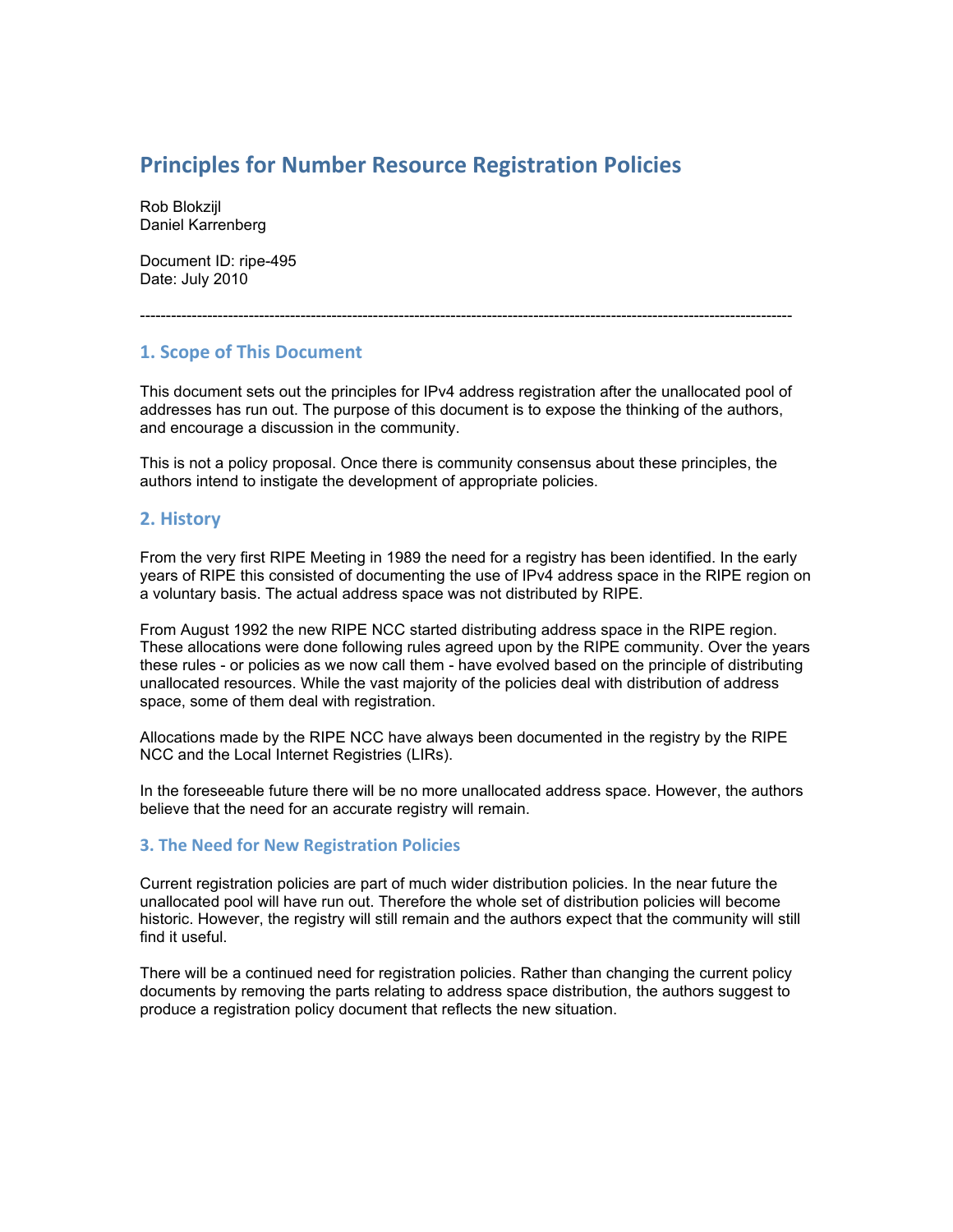## **4.
Purpose
of
the
Registry**

At the root of any policy about the resource registry lies the purpose of the registry. Therefore we briefly enumerate the diverse purposes of the RIPE registry below.

The RIPE NCC address registry serves two purposes:

- 1. A comprehensive public recording of the address space for which the RIPE NCC has administrative responsibility. This concerns both address space allocated by the RIPE NCC and address space allocated by others and transferred to the administrative responsibility of the RIPE NCC.
- 2. A comprehensive public recording of the current holders of the address space.

Transparency and accountability about the administration of Internet number resources has always been very important. Publication of the registry is an essential element of this transparency and accountability.

The registry plays an important part in the operational coordination between Internet operators.

Other applications of the registry are numerous and are not defined by the RIPE NCC.

## **5.
Properties
of
the
Registry**

In order to serve its purpose, the registry must have the following properties:

- Comprehensive: The registry has to cover all address space the RIPE NCC is responsible for without exceptions.
- Current: The registry must be kept up to date.<br>• Correct: The registry must correctly document
- Correct: The registry must correctly document the holder of the address space.

Note that we describe the properties of the registry and not possible services based upon the registry. One example of this would be a global look-up service across all RIRs.

#### **6.
Incentives
and
Disincentives**

The registry can only serve its purpose with active participation of the holders of Internet number resources - the registrants. Any policy must consider incentives and disincentives for registrants to participate.

#### **Here are a few examples:**

#### **Incentives:**

- 1. Publicly document that the registrant is the rightful user. This is one of the safeguards against hijacking.
- 2. All address space will be registered, irrespective of current or past allocation policies.
- 3. The registry benefits the whole Internet community.